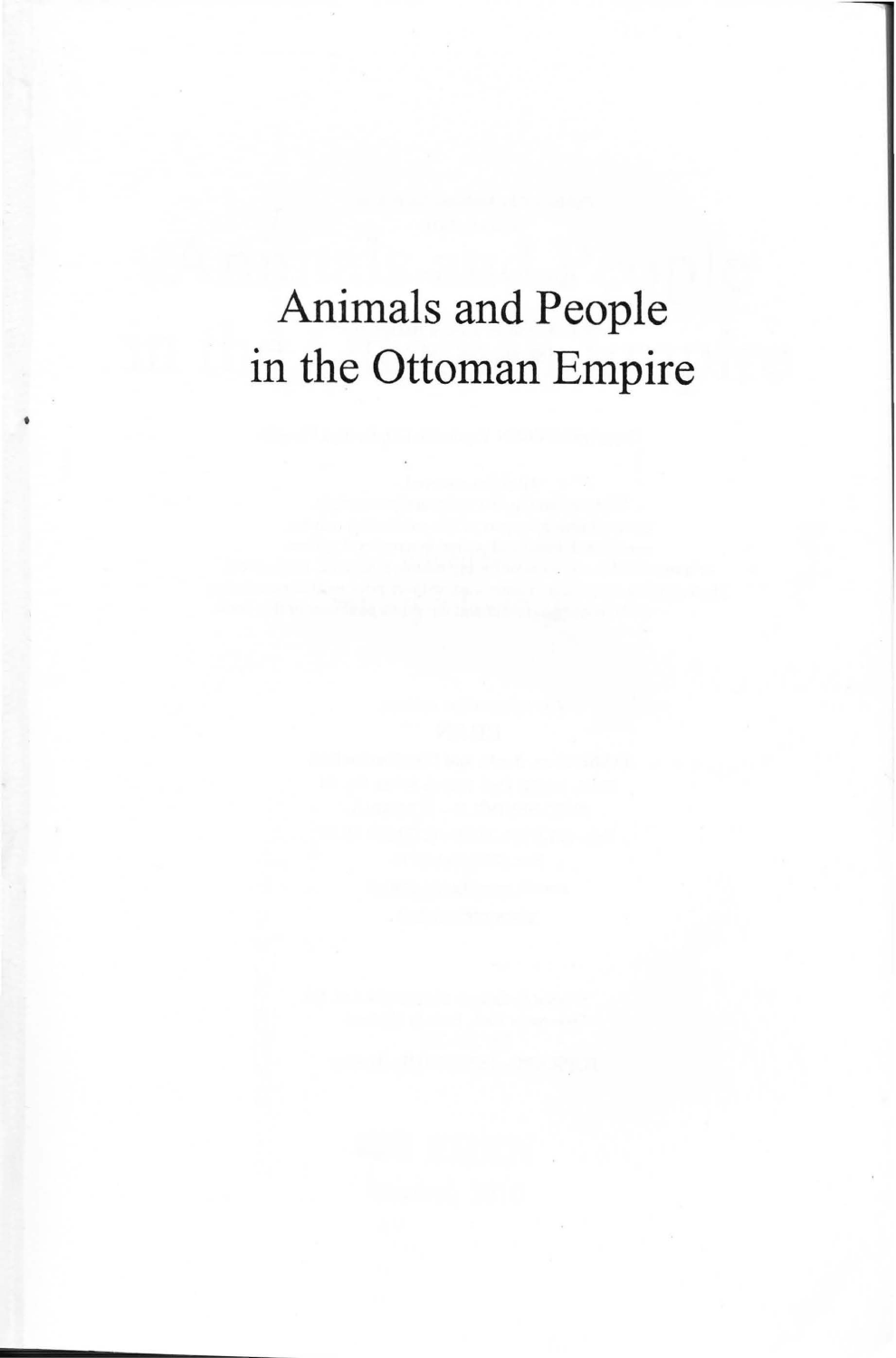#### *Published by* Muhittin Salih Eren İstanbul, 2010

#### ISBN 978-975-6372-43-2

T.C. Kültür ve Turizm Bakanlığı Sertifika No. 18497

#### Copyright © EREN Yaymc1hk Ltd, Suraiya Faroqhi

#### All rights reserved.

Without limiting the rights under copyright reserved above, no part of this publication may be reproduced, translated, stored in a retrieval system, or transmitted in any form or by any means, electronic, mechanical, photocopying, recording or otherwise, without prior written pennission of the copyright owner and the above publisher of this book.

*For information, address:* 

#### **EREN**

#### **Publications, Books and Distribution Ltd.**  Tünel, İstiklâl Cad. Sofyalı Sokak No. 34 34430 BEYOGLU - iSTANBUL Tel.:  $(212)$  251 28 58 -  $(212)$  252 05 60

Fax: (212) 243 30 16

e-mail: eren@eren.com.tr

www.eren.com.tr

Printed by Özener Matbaacılık Ltd. Şti. Davutpasa Cad., Kale Is Merkezi No. 201-202 TOPKAPI - iSTANBUL, Turkey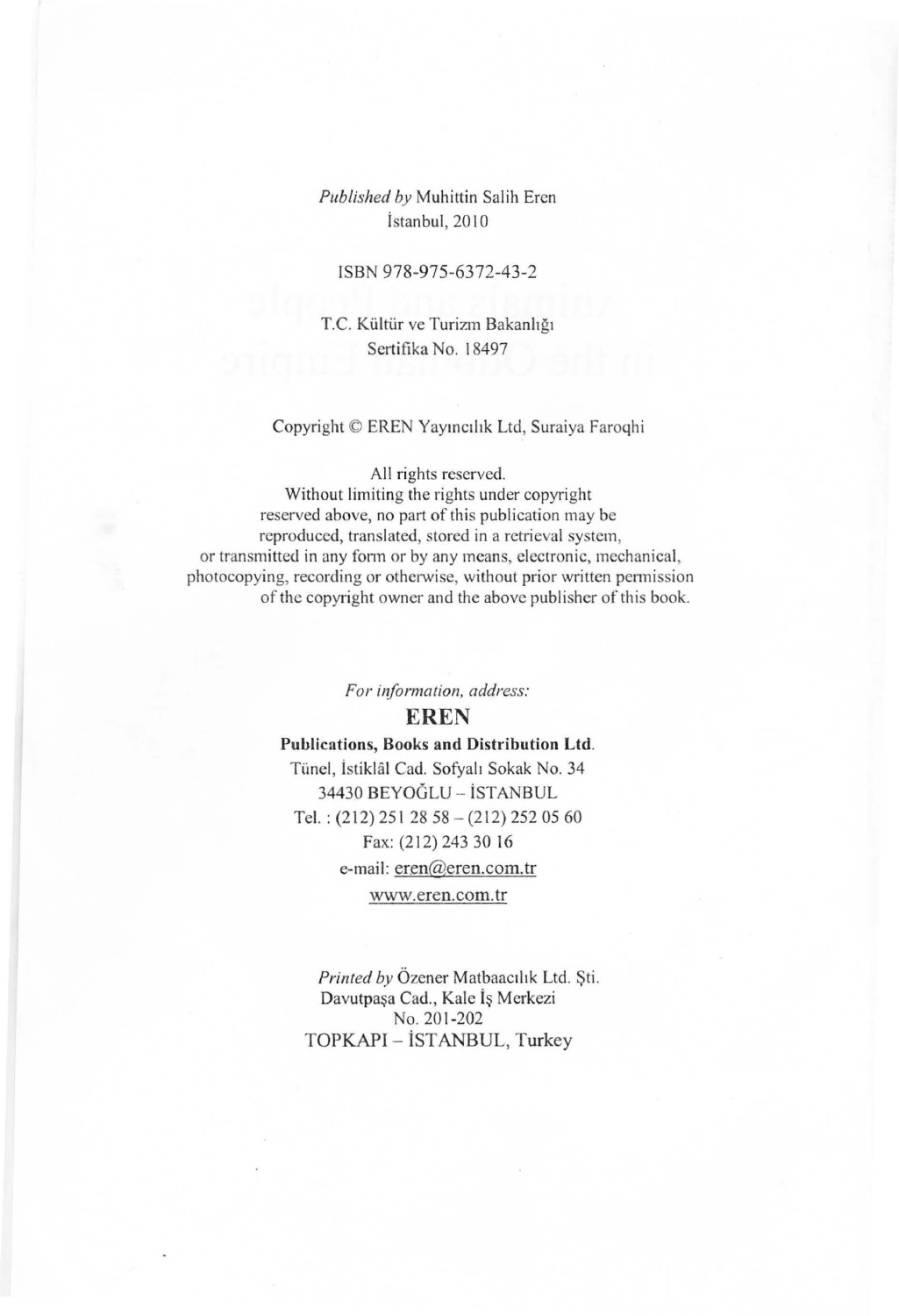# Animals and People in the Ottoman Empire

 $01149346\times1020.2011$ 

 $\circledR$ 

Edited by Suraiya Faroqhi

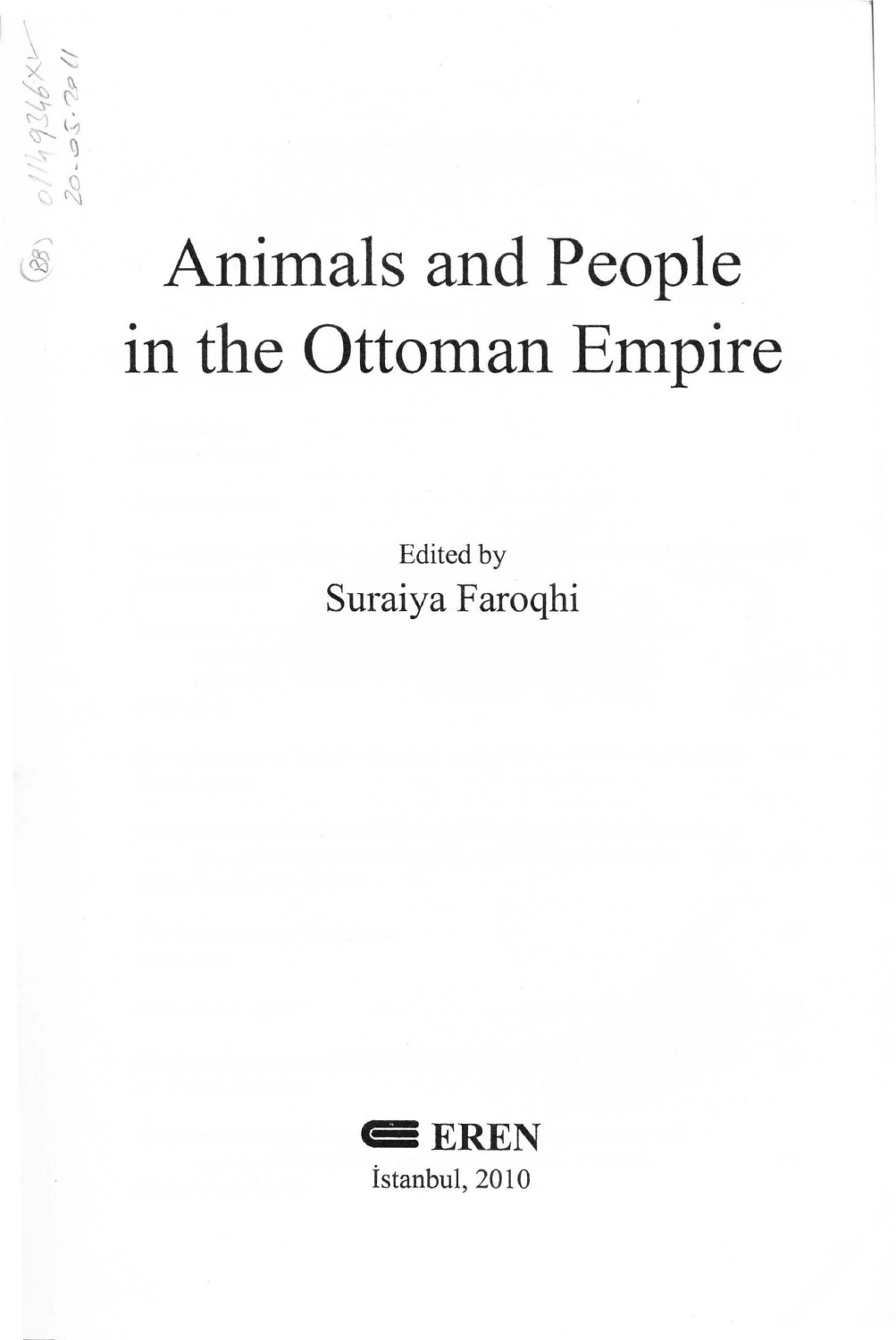### Table of Contents

| Acknowledgements                                                                                                                                        | 9   |
|---------------------------------------------------------------------------------------------------------------------------------------------------------|-----|
| <b>Introduction</b><br>Suraiya Faroqhi                                                                                                                  | 11  |
| <b>Representations</b>                                                                                                                                  | 55  |
| The attitude of Muslims to animals: Renaissance perceptions and beyond 57<br>Benjamin Arbel                                                             |     |
| Representations of the animal world of the Ottoman Empire in<br>Russian Christian pilgrims' accounts                                                    |     |
| (sixteenth – eighteenth centuries)<br>Svetlana Kirillina                                                                                                | 75  |
| Doves/pigeons in Turkish classical poetry" (translated by S. Faroqhi)<br>Hanife Koncu                                                                   | 99  |
| Badawî and his camel: an animal as the attribute of a Muslim saint in<br>Mamluk and Ottoman Egypt (translated by S. Faroqhi)<br>Catherine Mayeur-Jaouen | 113 |
| The Ottoman-era Physiologus<br>Dean Sakel                                                                                                               | 129 |
| Animals 'at work'                                                                                                                                       | 151 |
| The introduction of merino sheep breeding into the Ottoman Empire<br>M. Erdem Kabadayı                                                                  | 153 |
| Some reflections on the place of the camel in the economy and<br>society of Ottoman Egypt (translated by S. Faroqhi)<br>Michel Tuchscherer              | 171 |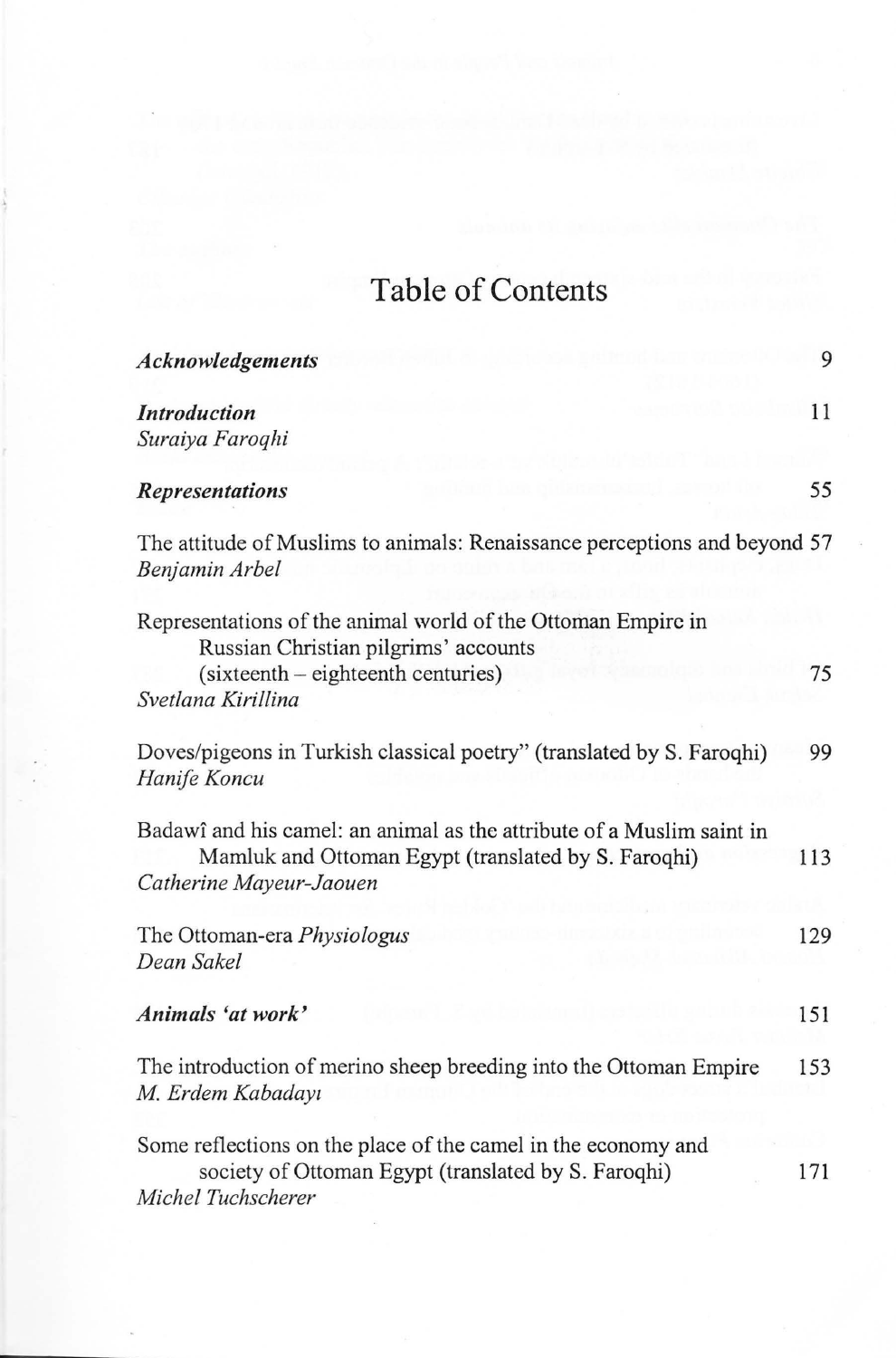| Live animals owned by dead Damascenes: evidence from around 1700<br>(translated by S. Faroqhi)<br>Colette Establet                                   | 187 |
|------------------------------------------------------------------------------------------------------------------------------------------------------|-----|
| The Ottoman elite enjoying its animals                                                                                                               | 203 |
| Falconry in the mid-sixteenth century Ottoman Empire<br>Gilles Veinstein                                                                             | 205 |
| The Ottomans and hunting according to Julien Bordier's travelogue<br>$(1604 - 1612)$<br>Elisabetta Borromeo                                          | 219 |
| Ahmed I and 'Tuhfet'ül-mülûk ve's-selâtîn': A period manuscript<br>on horses, horsemanship and hunting<br>Tülay Artan                                | 235 |
| Dogs, elephants, lions, a ram and a rhino on diplomatic mission:<br>animals as gifts to the Ottoman court<br>Hedda Reindl-Kiel                       | 271 |
| Of birds and diplomacy: royal gifts to Abdülhamid II<br>Selçuk Esenbel                                                                               | 287 |
| Means of transportation and sources of pride and joy: horses in<br>the hands of Ottoman officials and notables<br>Suraiya Faroqhi                    | 293 |
| <b>Aggression and protection</b>                                                                                                                     | 313 |
| Arabic veterinary medicine and the 'Golden Rules' for veterinarians<br>according to a sixteenth-century medical treatise<br>Housni Alkhateeb Shehada | 315 |
| Animals during disasters (translated by S. Faroqhi)<br>Mehmet Yavuz Erler                                                                            | 333 |
| Istanbul's street dogs at the end of the Ottoman Empire:<br>protection or extermination<br>Catherine Pinguet                                         | 353 |